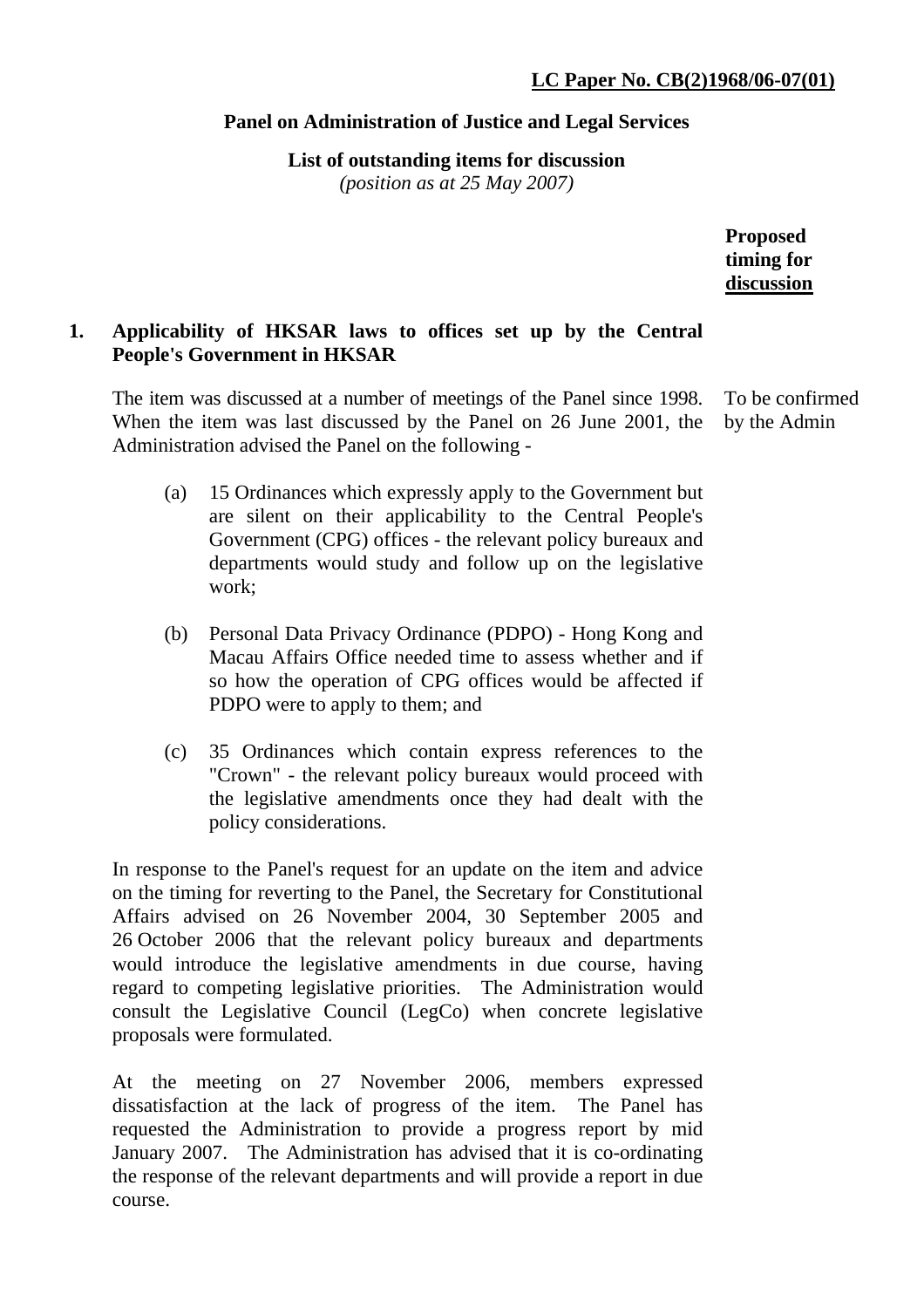In October 2001, the Panel formed a Working Group to examine the relevant ordinances and subsidiary legislation concerning the provision of legal aid services in order to identify issues for the purpose of review and to make recommendations where appropriate. For details on the Panel's suggestions and the Administration's response, members are requested to refer to the background brief prepared by the LegCo Secretariat (LC Paper No. CB(2)904/05-06(01)).

The Panel was consulted on the findings of the annual (2002 – 2006) and biennial (2002, 2004 and 2006) reviews of financial eligibility limits of legal aid applicants and the five-yearly review of the criteria for assessing financial eligibility of legal aid applicants completed in May 2003.

The Director of Administration (D of Adm) consulted the Panel on the approach of the next five-yearly review of the criteria for assessing financial eligibility of legal aid applicants in March 2007. The Administration would formulate more specific proposals in the later half of 2007. At the same meeting, the Panel received views from the public on issues related to legal aid.

### **3. Criminal legal aid fees system**

The issue of criminal legal aid fees system was raised by the Bar Association and Law Society at the Panel meetings on 23 June and 29 July 2003 when the item on "Review of provision of legal aid services" was discussed. The two legal professional bodies were of the view that the existing system was outdated and should be reviewed.

The request for a comprehensive review of the current remuneration system for lawyer engaging in criminal legal aid work is supported by the Panel. The Legal Aid Services has considered the issues raised by the professional bodies and supports such a review. In relaying the two legal professional bodies' concerns, the Chief Justice (CJ) has suggested that the Administration should undertake a review on the subject with an appropriate representation.

The Panel discussed the item at the meetings in December 2005, May 2006 and February 2007. At the last meeting, D of Adm advised that the Administration had reached broad consensus with the legal professional bodies on the proposed fee structure for criminal legal aid. The Administration undertook to discuss the outstanding issues with the legal professional bodies, including the rates for the various payment items under the proposed structure, and report to the Panel in due course.

To be confirmed by the Admin

To be confirmed by the Admin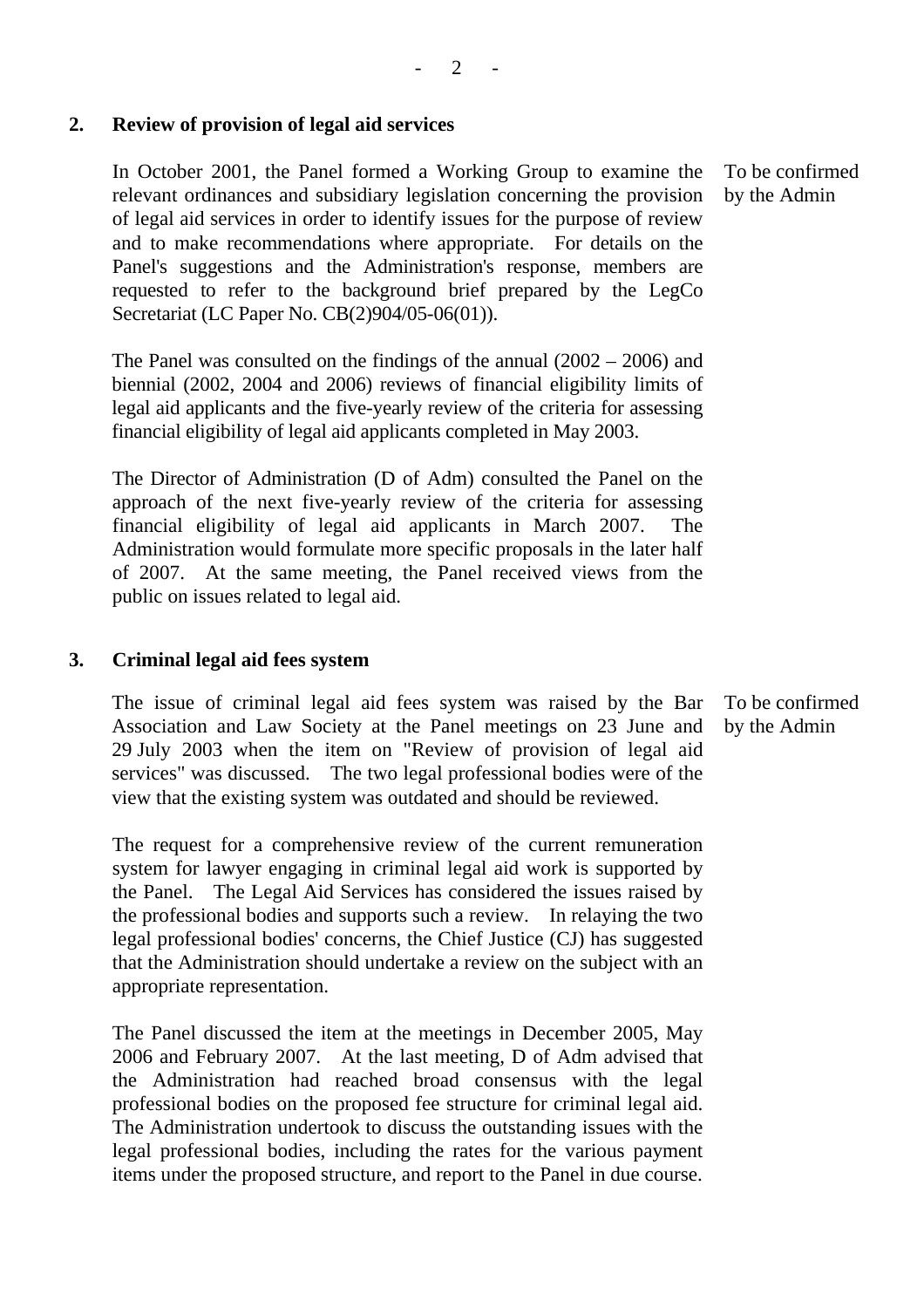## **4. Budgetary arrangement for the Judiciary**

The Research Report on "Budgetary arrangements for overseas judiciaries" prepared by Research and Library Services Division and the Administration's paper explaining the budgetary arrangements for the Judiciary were discussed at the meeting on 24 November 2003. May 2007

The Panel considered that the Judiciary's budgetary arrangement should be reviewed to build in clearer institutional safeguards to ensure that judicial independence was not subject to executive influence, and that the Judiciary was provided with adequate resources for the proper administration of justice. The Panel had made a number of suggestions for the consideration of the Administration and the Judiciary, such as there should be a general rule against reduction of the Judiciary budgetary provision and the Judiciary should have autonomy to determine its budget based on objective yardsticks.

The Administration agreed to adopt a revised budgetary arrangement for the Judiciary's draft Estimates for 2006-2007 and to extend the revised arrangement as a standing practice for the coming Estimates.

However, the Administration did not agree to members' suggestion that there should be a general rule or practice against reduction of the Judiciary's budgetary provision, as the Administration could not rule out the need for downward adjustments to the Judiciary's funding provision having regard to overall economic constraints. As regards the suggestion that the Judiciary should have autonomy to determine its budget on the basis of some objective yardsticks or predetermined formulae, both the Administration and the Judiciary advised that they would adopt an open mind on any suggested measures within the parameters of the Basic Law. However, as the revised budgetary arrangement had just been in place and had worked satisfactorily, the situation would be closely monitored before they would consider whether any further measures were necessary.

The Judiciary Administration advised in September 2006 that it would submit a paper to the Panel in the second quarter of 2007.

### **5. Professional Indemnity Scheme of the Law Society**

In response to the request of the Subcommittee on Solicitors (Professional Indemnity) (Amendment) Rules 2001, the Law Society agreed to conduct an independent review of the insurance arrangement under its Professional Indemnity Scheme (PIS). The purpose of the review was to consider whether at the end of the five-year reinsurance contract (expiring on 30 September 2005) the Law Society should maintain the existing mutual scheme with or without amendment, or to

To be confirmed by the Law Society at the beginning of the 2007-08 session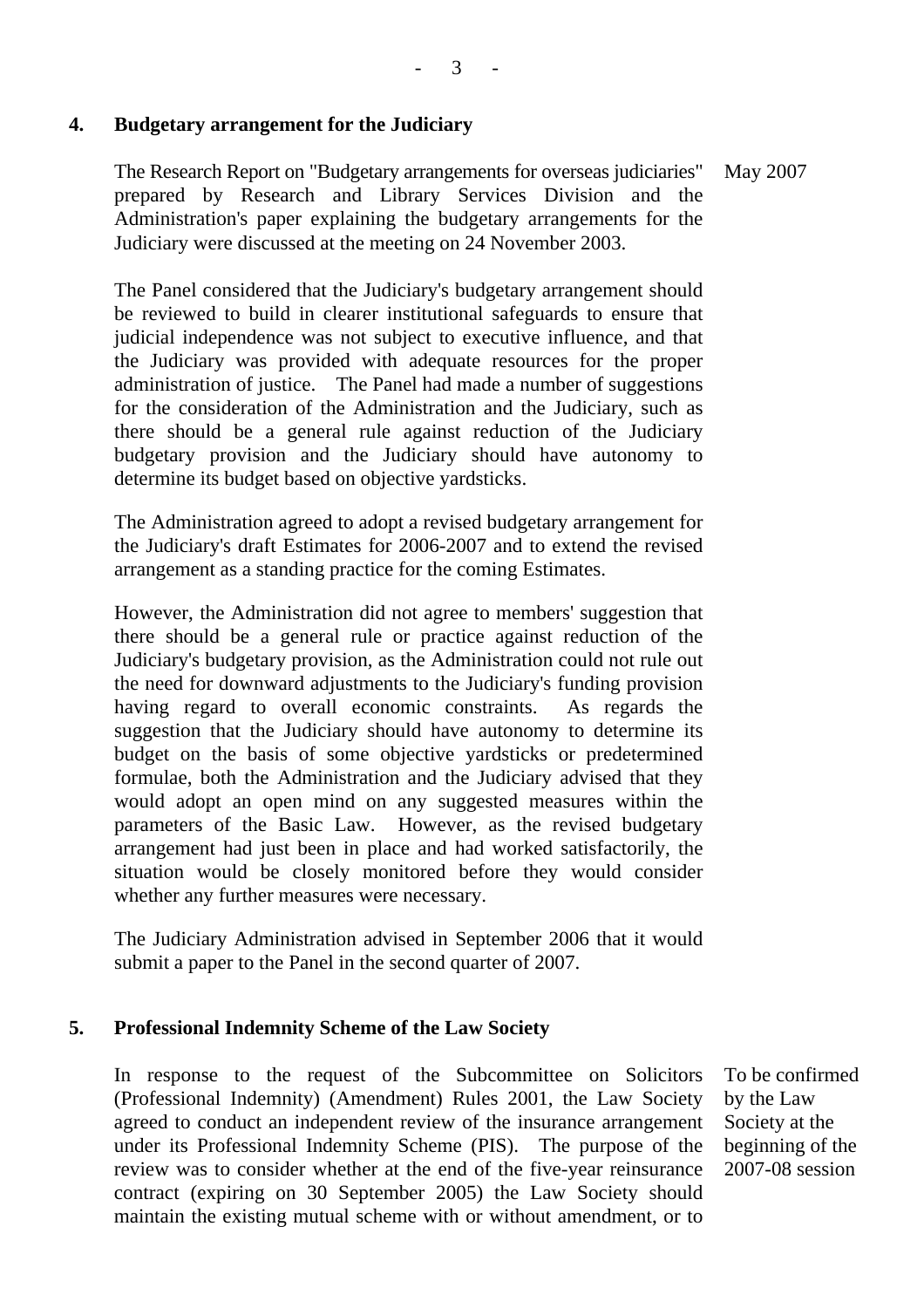demutualise the scheme and put into effect such other options as might be proposed as a result of the review. In its report to the House Committee on 26 October 2001, the Subcommittee recommended that this Panel should follow up the progress of the review.

Since then, the Panel has monitored the review of the PIS and received progress reports from the Law Society.

In November 2004, members of the Law Society voted for a Qualifying Insurers Scheme (QIS) to replace the existing scheme. The Law Society proceeded with the drafting of the relevant rules to implement the new scheme. In June 2005, the Panel was advised that a more realistic date for implementing a QIS would be 1 October 2006.

In May 2006, the Law Society informed the Panel that its members had voted by a large majority not to replace the existing PIS by a QIS at its Extraordinary General Meeting on 27 April 2006. The Law Society had set up a Professional Indemnity Scheme Review Working Party to identify any deficiencies in the existing scheme, consider how they might be remedied, and make appropriate recommendations.

At the Panel meeting in February 2007, the Law Society gave a report on the progress of work of the Review Working Party. The Working Party would proceed to consider a number of outstanding issues in the next few months and submit a report with recommendations to the Council in due course. The Panel noted that the reinsurance contract was renewed w.e.f. 1 October 2006 for a period of three years, with an option to terminate after two years.

## **6. Development of Hong Kong as a legal services centre**

The item was discussed by the Panel at its meeting on 22 March 2004.

At the Panel meeting on 12 December 2006, the Department of Justice (DoJ) briefed members on the measures taken and progress made during the last two years in building Hong Kong as a regional centre for legal services and dispute resolution and informed members of the way forward.

The Panel was advised that the consultancy study on the demand for, and supply of, legal and related services in Hong Kong commissioned by DoJ in July 2004 was progressing well and a report was expected to be published in early 2007.

DoJ was requested to provide more information on measures to develop Hong Kong as a legal services centre to the Panel (paragraphs 7, 12 and 19 of the minutes of meeting on 12 December 2006 refer).

**7. Juvenile justice system** 

To be confirmed by DoJ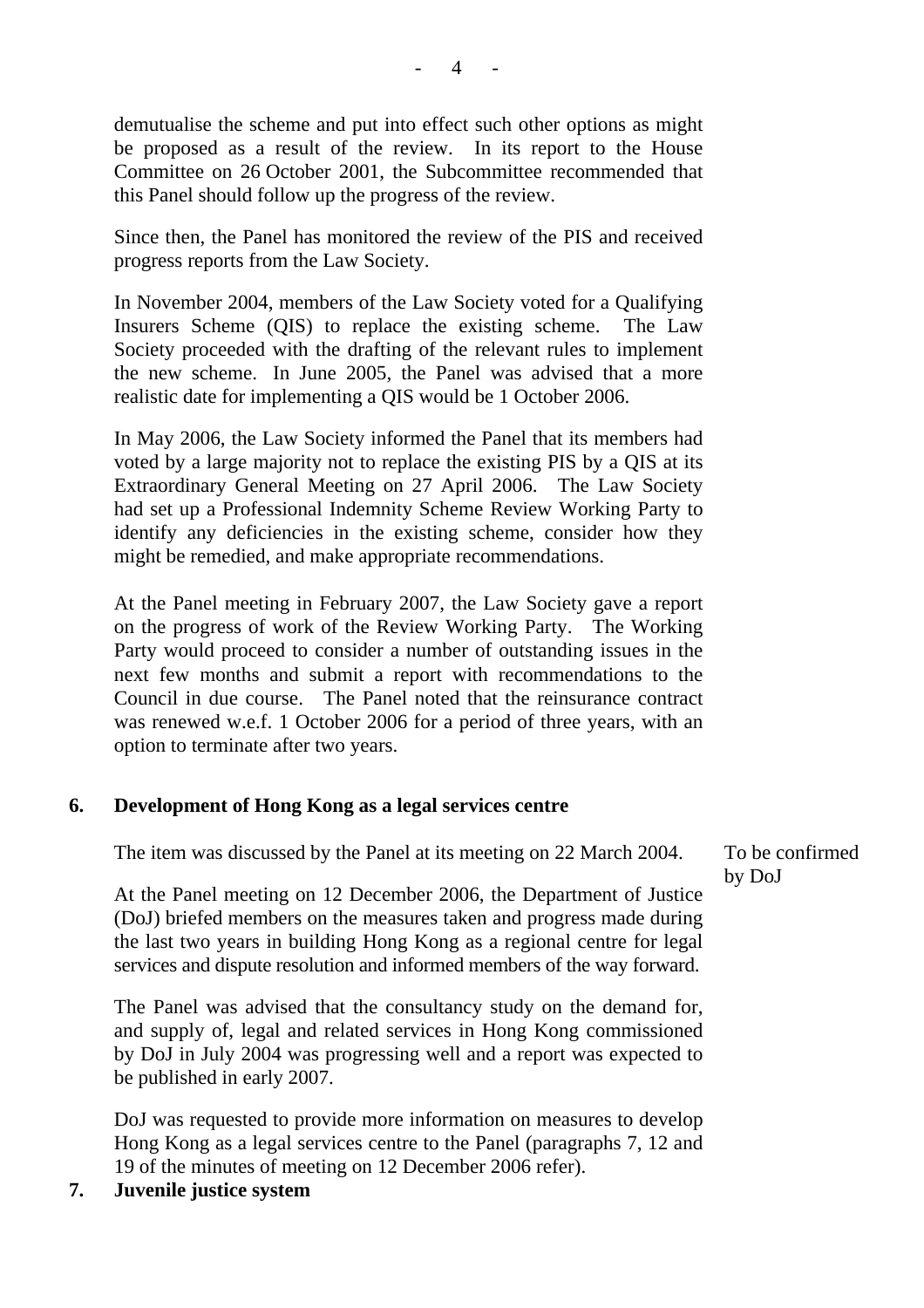On the recommendation of this Panel and the Panel on Security, a Subcommittee was formed by the House Committee on 7 November 2003 to follow up the policy issues arising from the review on juvenile justice system.

The Subcommittee's report was endorsed by the House Committee at its meeting on 25 June 2004 (LC Paper No. CB(2)2895/03-04). The Subcommittee recommended that the Administration should report to the relevant Panels on the following issues in the new LegCo term –

- (a) the effectiveness of the enhanced support measures introduced by the Administration since October 2003; and
- (b) the outcome of the review on the development of a new juvenile justice system incorporating the principles and practices of restorative justice.

The Administration provided three papers to respond to the above issues (issued vide LC Paper Nos. CB(2)2508/04-05(01) on 31 August 2005, 765/06-07(01) on 3 January 2007 and 1618/06-07(02) on 18 April 2007). The Panel held a meeting on 23 April 2007 to discuss the Administration's response and receive views from deputations.

# **8. Limited liability for professional practices**

At its meeting on 31 March 2005, the Panel considered the Research Report on "Limited Liability Partnership and Liability Capping Legislation for the Practice of Law in Selected Places" (RP04/04-05) and a submission made by the Hong Kong Institute of Certified Public Accountants (HKICPA) on professional liability reform in Hong Kong.

The Panel continued discussion on the relevant issues at its meeting on 23 May 2005, with particular reference to the report prepared by the Law Society's Working Party on Limited Liability Partnership. DoJ advised the Panel that it would prepare a paper on the subject matter for the consideration of the Policy Committee in about six months' time.

The Consumer Council, which was represented at the Panel meeting on 31 March 2005, submitted its preliminary views on the issue of limited liability partnership to the Panel in a letter dated 24 June 2005 (circulated vide LC Paper No. CB(2)2210/04-05(01)).

At the meeting on 27 March 2006, the Administration informed members that it had decided that no further studies would be carried out into proposals on limitation of liability to pay compensation during the remainder of the Chief Executive (CE)'s term of office. Members, the Law Society and the HKICPA were disappointed at the Administration's

To be decided by the Panel

To be decided by the Panel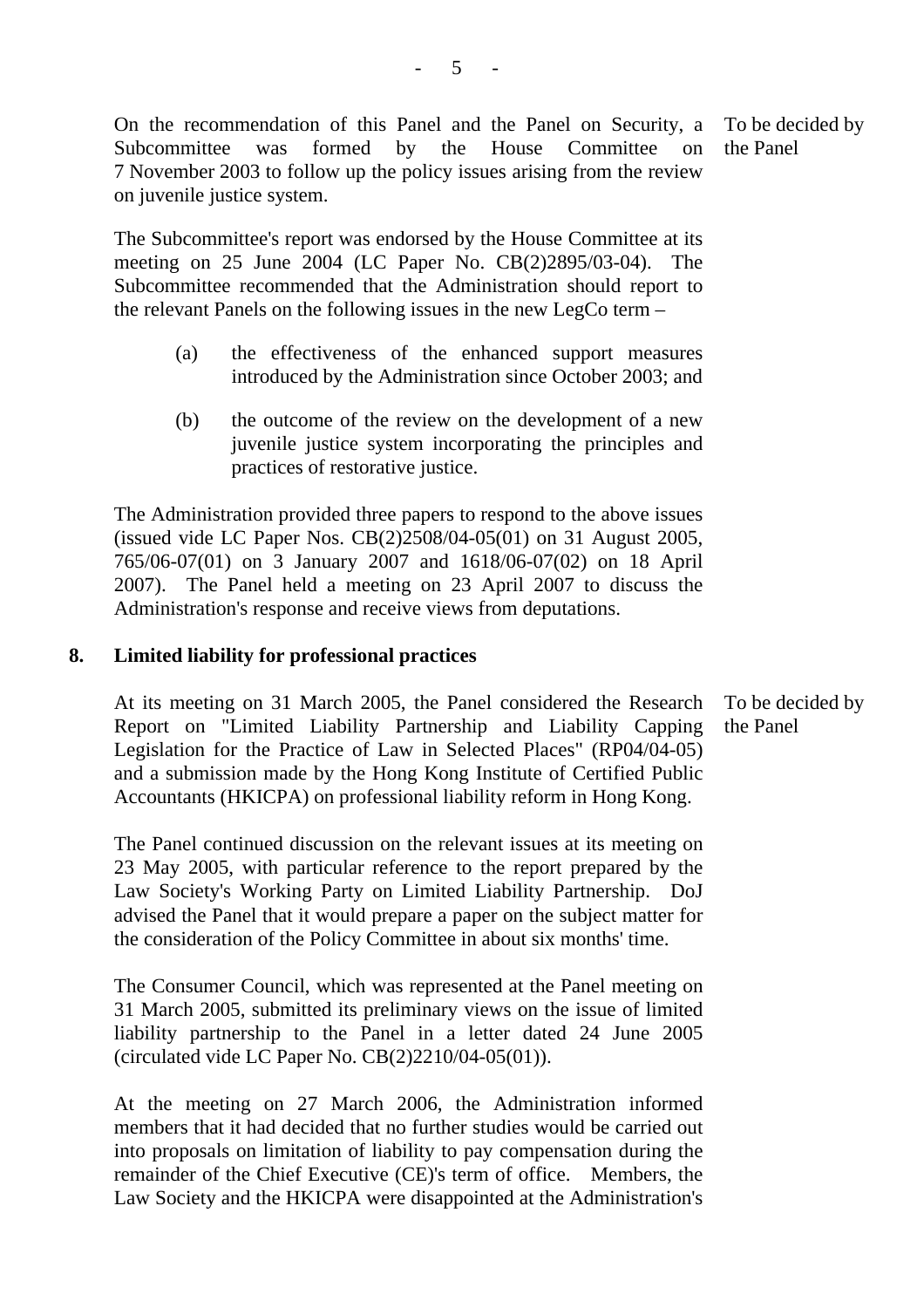decision and agreed to relay members' views to the Financial Secretary for consideration (LC Paper No.  $CB(2)1645/05-06(01)$ ). On 16 May 2006, the Secretary for Financial Services and the Treasury replied on behalf of the Financial Secretary, reiterating that the Administration had already taken account of all the arguments put forth by the relevant professional organizations as well as views expressed by the Panel in arriving at the decision that no further studies would be carried out into the proposals for limiting liability during the remainder of CE's term of office (LC paper No. CB(2)2061/05-06(01)).

#### **9. Solicitors' rights of audience**

The item was proposed by the Law Society.

In June 2004, CJ appointed the Working Party on Solicitors' Rights of Audience to consider whether solicitors' existing rights of audience should be extended and if so, the mechanism for dealing with the grant of extended rights of audience to solicitors.

On 9 June 2006, the Working Party issued a Consultation Paper on Solicitors' Rights of Audience to solicit public views on whether solicitors should be granted extended rights of audience in the higher courts of Hong Kong (issued vide LC Paper No. CB(2)2312/05-06(01)). The consultation period originally ran until 31 August 2006 but was extended until the end of September 2006 at the request of relevant parties.

The Secretary to the Working Party advised on 7 December 2006 that given the large number of responses, the Working Party has yet to decide on its methodology for the next stage of work and it was too early to predict when its final recommendations would be formulated.

### **10. Reform of the law of arbitration**

At its meeting on 27 June 2005, the Panel discussed the proposal made in the Report issued by the Committee on Hong Kong Arbitration Law of The Hong Kong Institute of Arbitrators to apply the Model Law of the United Nations Commission on International Trade Law to both domestic and international arbitrations in Hong Kong. The implementation of the proposal would result in a unitary regime whereby the distinction between the two types of arbitrations in the Arbitration Ordinance would be abolished. May 2007

A working group was established by the Administration in September 2005 to consider and take forward this reform proposal. Representatives of the legal profession, arbitration experts and others have been appointed to the working group to prepare a draft Bill and consultation paper.

To be confirmed by JA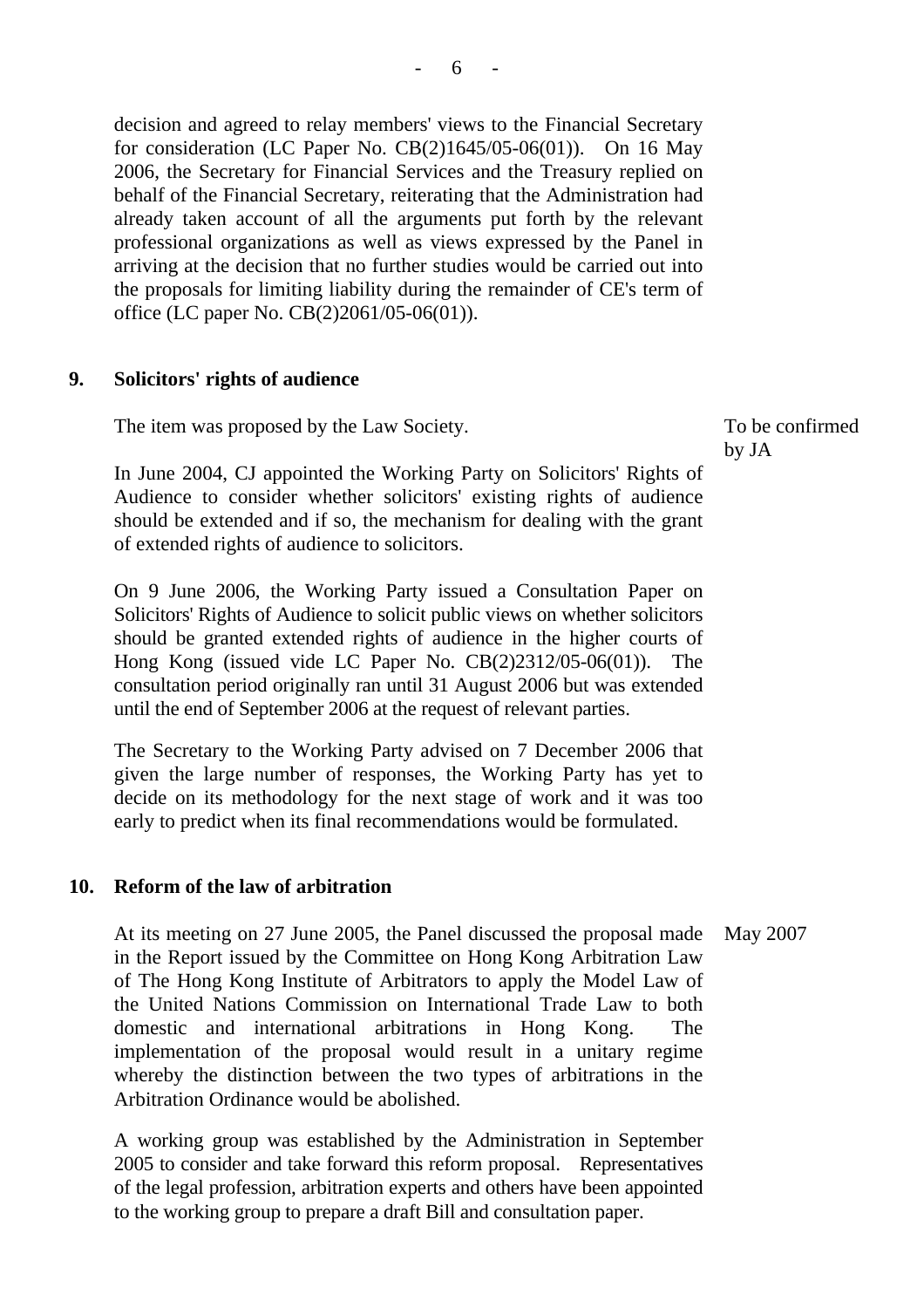### **11. Enforcement of judgment in civil cases**

The issue of enforcement of Labour Tribunal awards, among other things, was examined by the Judiciary's Working Party on the Review of the Labour Tribunal. The Report issued by the Working Party in June 2004 was considered at a number of joint meetings of this Panel and the Panel on Manpower.

The Panel decided to follow up issues relating to enforcement of judgments in civil cases. The Chairman wrote to D of Adm on 11 March 2005 to seek the Administration's views on, inter alia, how the existing mechanism of enforcement of court judgments in civil cases in general, and in labour and matrimonial cases in particular, could be improved. In its reply dated 19 September 2006, the Administration advised that problems identified by the Panel in enforcing judgments in specific areas should be referred to Principal Officials concerned for consideration of the need to introduce appropriate measures to address the specific problems, taking account of policy and resources consideration.

The Panel followed up the matter at its meeting on 23 October 2006. Members agreed that a further meeting with the participation of the relevant Panels and relevant bureaux would be held in due course. To facilitate further consideration of the Panel, the Administration was requested to provide relevant information to the Panel (paragraphs 17, 19 and 23 of the minutes of meeting on 23 October 2006 refer). The legal professional bodies had also been requested to provide information such as problems encountered in enforcement of civil judgments and measures to improve the situation. The response of the Law Society and a solicitor's firm were issued to members (LC Paper Nos. CB(2)1100/06-07(01) and (02)) and the Administration.

#### **12. Recovery agents**

An Executive Summary and a report from the Special Committee on Recovery Agents of the Bar Association was circulated to the Panel vide LC Paper No. CB(2)1516/04-05(01) on 10 May 2005 (Appendix I to the report was issued vide LC Paper No. CB(2)1646/04-05 on 23 May 2005). A circular on "Recovery Agents" issued by the Law Society to its members was circulated to the Panel vide LC Paper No. CB(2)1609/04-05(01) on 19 May 2005.

The Panel discussed this item at its meetings on 28 November 2005, 22 January and 23 Apirl 2007. The Administration was requested to revert to the Panel on the outcome of the cases under investigation and

To be confirmed by the Admin

To be decided by the Panel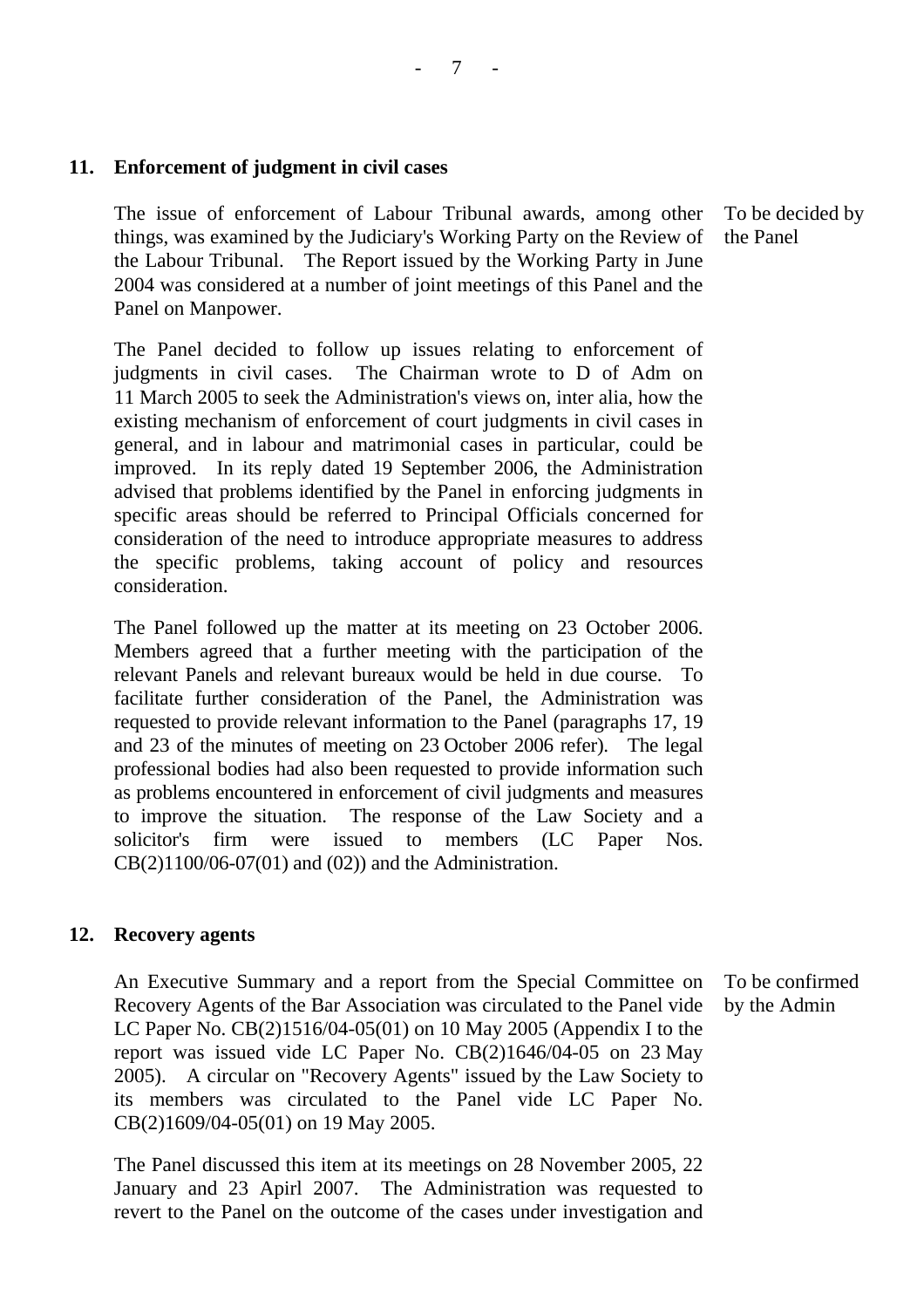related issues in due course.

## **13. Pilot scheme on legal aid for mediation in matrimonial cases**

At the special meeting of the Panel on 17 October 2005 when members received a briefing on CE's Policy Address 2005/2006 by D of Adm, some members expressed concern about the small number of cases referred to the Legal Aid Department (LAD)'s Pilot Scheme and proceeded to mediation since the Scheme was launched on 15 March 2005. June 2007

The Panel considered the Administration's interim progress report on the Pilot Scheme at the meeting on 22 May 2006. The Administration aimed to conduct a final evaluation of the Pilot Scheme in around mid 2007 and to report to the Panel before the end of the 2006-2007 session. The Administration also agreed to provide information on the relevant schemes of the Administration and Judiciary to the Panel (paragraphs 30 and 39 of the minutes of meeting on 22 May 2006 refer).

# **14. Policy relating to recruitment of law draftsmen**

At the meeting on 24 April 2006, the Panel expressed concern about the recruitment of draftsmen with experience and competency in drafting legislation in English. It requested DoJ to review its policy relating to recruitment of law draftsmen to the Law Drafting Division of DoJ e.g. to consider, inter alia, relaxing the requirement in respect of Chinese language proficiency for appointment. DoJ agreed to conduct a review on the present arrangements and would let the Panel know its conclusions as soon as possible. June 2007

The Panel also requested DoJ to provide other relevant information (paragraph 64 of the minutes of meeting on 24 April 2006 refers).

## **15. Review of the jurisdiction of the Office of the Ombudsman**

Noting that the Ombudsman was conducting a review of the jurisdiction of the Office of the Ombudsman, the Panel agreed that a research be conducted on the purviews of ombudsmen in overseas jurisdictions at the meeting on 15 December 2005. The Research Report on "Jurisdiction of Ombudsman Systems in Selected Places" was presented to the Panel on its meeting on 26 June 2006.

At the same meeting, the Ombudsman informed members that the review of the jurisdiction of the Office of the Ombudsman would consist of two parts : Part I would be an "operational" review of the Ombudsman Ordinance (Cap. 397), and Part II a more generalized

To be confirmed by the Admin